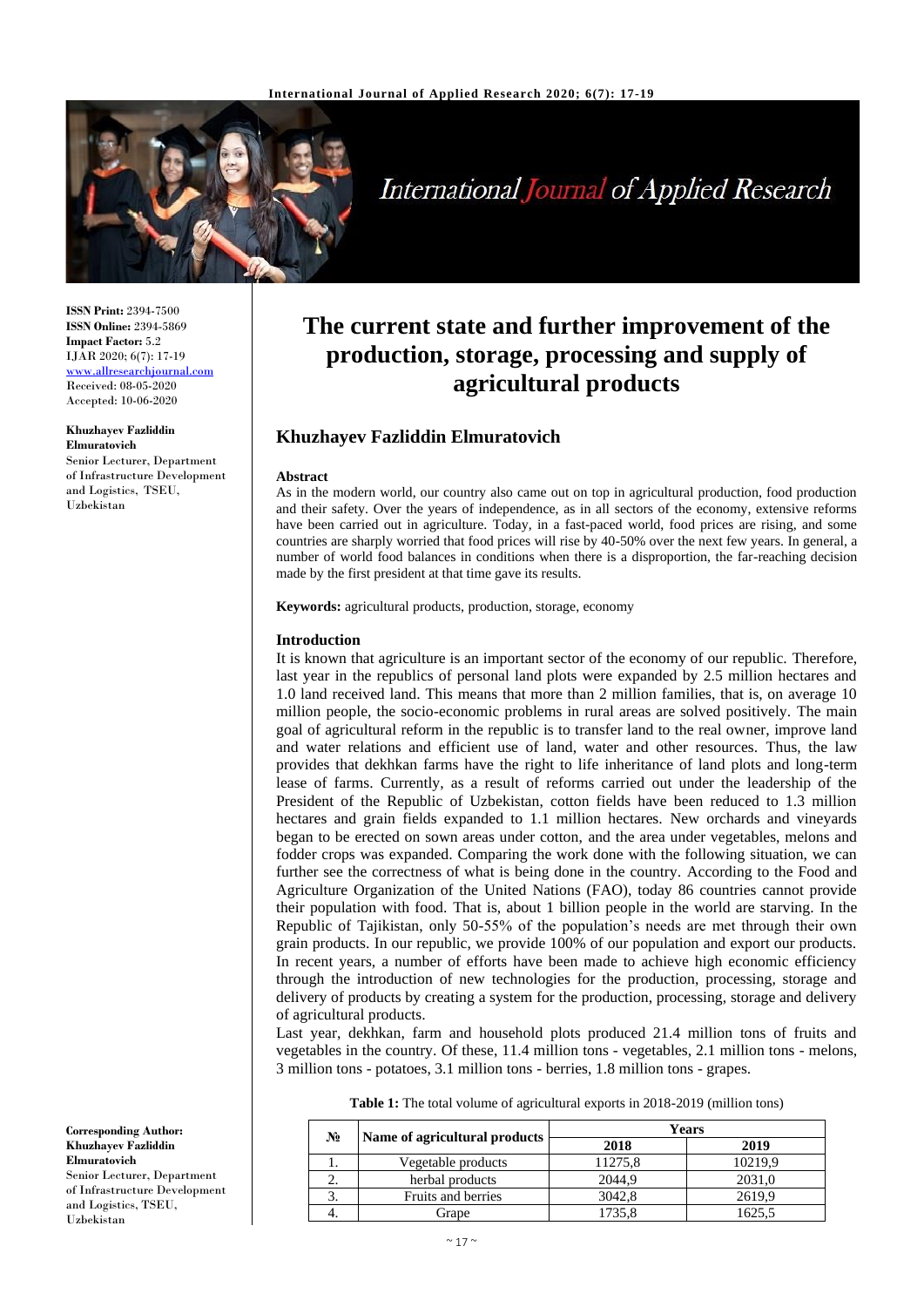It is well known that the practical measures taken to provide the population with gardens and vegetable gardens throughout the year, to maintain stable prices in the markets and to increase their export potential, were important factors for achieving such a positive result.

The creation of 13,000 hectares of intensive orchards and 7,000 hectares of vineyards and the reconstruction of 15.2 thousand hectares of unfit orchards and 9.1 hectares of vineyards throughout the republic led to an increase in productivity.

The production of fruits and vegetables, instead of reducing the area for cotton and grain, has a big impact on food production. In particular, in 2017–2019, 8.5 thousand hectares of orchards with intensive orchards and 4.4 thousand hectares of vineyards were planted. In addition, 39.9 thousand hectares of vegetables, 13.2 thousand hectares of potatoes were planted and crop yields were increased.

The export of fruits and vegetables to the country in January-December 2019 amounted to \$ 1.3 billion, which is 15.6% more than for the same period last year.

The export of fruits and vegetables and their processing increased by 35.9% (17.0% compared with the same period last year), vegetables - 18.7%, grapes - 18.6% and 12.2% fruit and vegetable products (49.9%)

The main partners in foreign trade are China (5.7%), the Russian Federation (18.0%), the Republic of Kazakhstan (46.4%), Afghanistan (6.6%), Turkey (4.5%).), Kyrgyz Republic (4.3 percent) and Iraq (1.7 percent).

28,260 hectares of the existing 598,000 orchards and 133 thousand hectares of vineyards were reconstructed.

A total of 14,600 hectares of new orchards and 5,300 hectares of vineyards were laid. Bundan tashkari, 2 ming 400 hectares intensively ravaged blogar barpo ethyldi. Intensive orchards will produce crops in 2 years and after 4- 5 years you can get crops up to 50-60 tons per hectare.

With the creation of new vineyards in the mountains and foothill areas, local residents will be employed by creating mini-technologies for processing, storage and packaging of small workshops.

The Ministry is currently working on attracting investments through the International Fund for Agricultural Development (IFAS) to develop the production of fruits and vegetables. The credit line of this organization is provided on soft loans for a period of up to 25-30 years at a rate of 0.75% per annum.

In addition, for the development of the sector, the World Bank is carrying out practical work on the allocation of credit lines worth \$ 340 million to the United States.

Over the past 5 years, 1201 new production lines for processing and selection of fruits and vegetables have been installed by farms, agro-industrial and processing enterprises.

**Table 2:** The main types of crops. (In all forms of holdings: 1 ha, centner)

|    | Name of agricultural | Годы  |       |  |
|----|----------------------|-------|-------|--|
| N° | products             | 2018  | 2019  |  |
|    | Vegetables           | 271,1 | 259,6 |  |
|    | Gourmet crops        | 209,4 | 197.9 |  |
|    | Fruits and berries   | 134.1 | 188,3 |  |
|    | Grape                | 1419  | 157.0 |  |

In 2019, the following measures will be implemented to develop fruit and vegetable growing, melon cultivation,

viticulture and potato growing, as well as modernizing the industry.

- 1. To provide the population with fruit and berries in the winter and spring months, it is planned to create greenhouses according to the Chinese method, that is, without heating, to produce fruits and grow fruit trees on canvas. To do this, 2 hectares of greenhouses will be built, which will be used throughout the year for the production of horticulture, viticulture and winemaking products. As a result, a training base will be created for farmers and dekhkan farms in the regions. This will allow the introduction of modern technology in all regions.
- 2. For the development of a vegetable seed production system in each region, at least 4-5 seed farms will be created, and the district hokimi will determine the specialization in seed management. The selection of seeds of vegetables and fruits is carried out. The biotechnology laboratory will be acquired and installed at the Uzbek Research Institute of Vegetables and Potatoes to provide farmers and farms with high-quality seeds and high-quality seeds.
- 3. In the years 2017-2021, a cold chamber will be built for the republic to store fruits and vegetables in the amount of 1.5 million tons. The result is an uninterrupted supply of fruits and vegetables to the population, maintaining price stability in the markets, increasing the country's export potential and creating new jobs.
- 4. Modern light-spring greenhouses will be built on 232 hectares to provide the population with uninterrupted seasonal vegetables.

As you know, today in the country grows agricultural products on 4.3 million hectares of irrigated land. Especially in recent years, a new system has been created to increase productivity by developing irrigation systems and improving land reclamation of irrigated lands. As part of these tasks, together with the Ministry of Agriculture, the Ministry of Finance, the Ministry of Economics and the relevant ministries and departments, 6 draft decisions on agricultural modernization were developed, which were submitted to the Cabinet of Ministers. Vlachayaya:

- The use of modern intensive agricultural technologies in agricultural production;
- Improvement of land reclamation and soil fertility due to efficient use of water;
- livestock development;
- equipping agriculture with new, modern, highly efficient and economical equipment;
- development of agricultural processing;
- Improving the system of highly qualified personnel in agriculture and water management.

The following results will be achieved in these areas. By 2021, as a result of the application of modern intensive agricultural technologies in agricultural production:

- increase grain production by 30%;
- increase fruit production 4 times;
- Production of vegetables and potatoes will be increased.

289 enterprises for the production, processing, storage and delivery of fruits and vegetables will be able to process an additional 357.7 thousand tons of products. It is planned to spend 402 billion soums on the implementation of 507